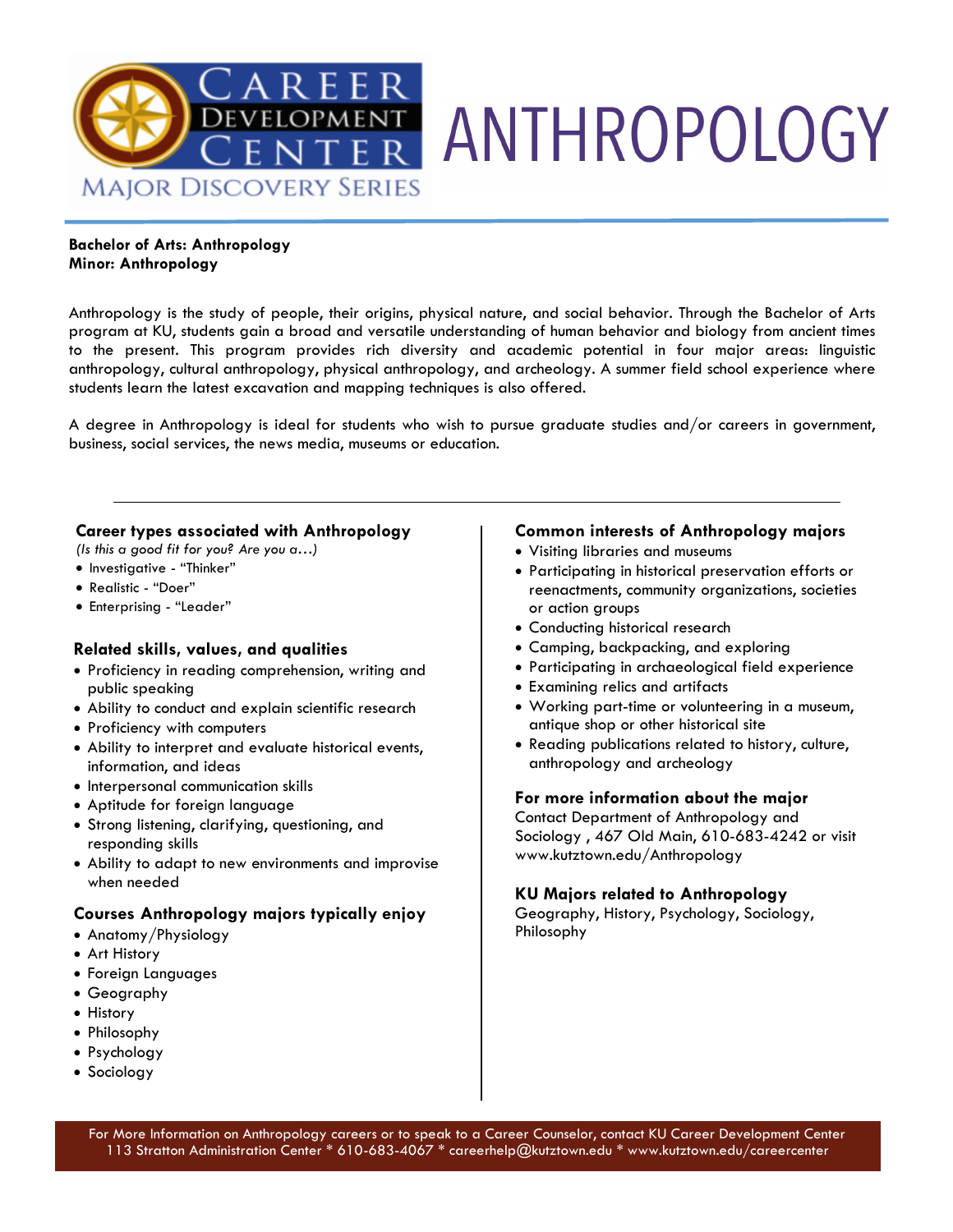# FOUR STEPS **TO SUCCESS**

DISCOVER EXPERIENCE MAPLEMENT RE

## 1<sup>ST</sup> YEAR

EXPLO

# 2<sup>ND</sup> YEAR

### $3<sup>RD</sup>$ YEAR

- Enroll in the Career Exploration Certificate.
- Attend info sessions to learn about career development and personal branding.
- Take a career assessment to identify and confirm interests.
- Get involved in campus clubs and organizations.
- Develop basic workplace skills through jobs or volunteer work.
- Talk with professors, family, and friends about career ideas.
- Conduct informational interviews with professionals working in fields of interest.
- Develop a relationship with your professors and faculty advisor.
- Meet with CDC career coach.
- Attend info sessions to learn about resume writing, and externships.
- Confirm your choice of major and consider options for double major or minor.
- Research careers of interest.
- Complete a job shadowing (externship) experience.
- Seek meaningful employment or volunteer work in a field related to your major.
- Explore options for undergraduate research and study abroad.
- Write a resume and have it reviewed by the CDC.
- Manage your online presence.
- Enroll in the Career Success Certificate.
- Complete an internship and/or undergraduate research.
- Attend info sessions about internships, interviewing, job search strategies, and grad school.
- Build a LinkedIn profile and continue to monitor your online presence.
- Complete a mock interview.
- Build skills through research projects, part-time employment, and volunteer work.
- Participate in employer panels, site visits, & networking events
- Attend internship & job fairs.
- Take on a leadership role in a student organization or work.
- Consider graduate school options and prepare for admissions tests.
- 4<sup>TH</sup> YEAR
- Attend your Senior Kick-off session and other info sessions to prepare for job search/grad school.
- Update your resume and LinkedIn profile.
- Create cover letter drafts.
- Gain experience through internships and/or undergraduate research.
- Secure references for job/grad school applications.
- Create your "30 second" commercial/elevator pitch.
- Meet with CDC to develop job search strategies.
- Research employers.
- Network with professionals through events and social media.
- Join a professional organization in your discipline.
- Attend the senior etiquette luncheon or dinner.
- Participate in job fairs and on-campus interviewing.

### **Sample Career Titles**

Anthropology majors can be found working in a wide variety of career fields. Here are just some career titles that may be of interest. Please note that some jobs may require further education and training.

- •Academic Advisor/Counselor •Advertiser •Archaeologist •Archivist •Assessment Researcher •Behavioral Science Advisor •Bilingual/Bicultural Program •Biographer •Caseworker •College Professor •Community Development Officer •Community Planner Consultant •Corporate Communications •Cultural Artifact Specialist •Cultural Resource Manager •Employee Relations Specialist •Employment Recruiter •Environmental Impact Consultant •Ethnologist •Field Archaeologist •Foreign Affairs Officer
- •Forensic Anthropologist •Foundation Program Manager •Genealogist •Genetic Counselor •Government/Public Service •Health Scientist •Human Resources Manager •Immigration Inspector •Industrial Psychologist •International Agency Rep. •Interpreter •Librarian •Linguist •Management Consultant •Medical Anthropologist •Model Designer •Multicultural Education •Museum Curator/Technician •Museum Education Director •National/State Parks Officer •Paleontologist
- •Park Service Supervisor/Director •Peace Corps/VISTA Worker •Personnel Management Specialist •Public Health Educator •Research Anthropologist •Researcher/Educator •Rural Development Officer •Social Science Analyst •Social Service Agency Planner Specialist •Staff Training Specialist •State/Federal Government Policy Analyst •Teacher, English as a Second Language •Technical Writer •Tour Guide •Travel Agent/Guide •Travel Consultant •Vocational Teacher •Zookeeper/Animal Curator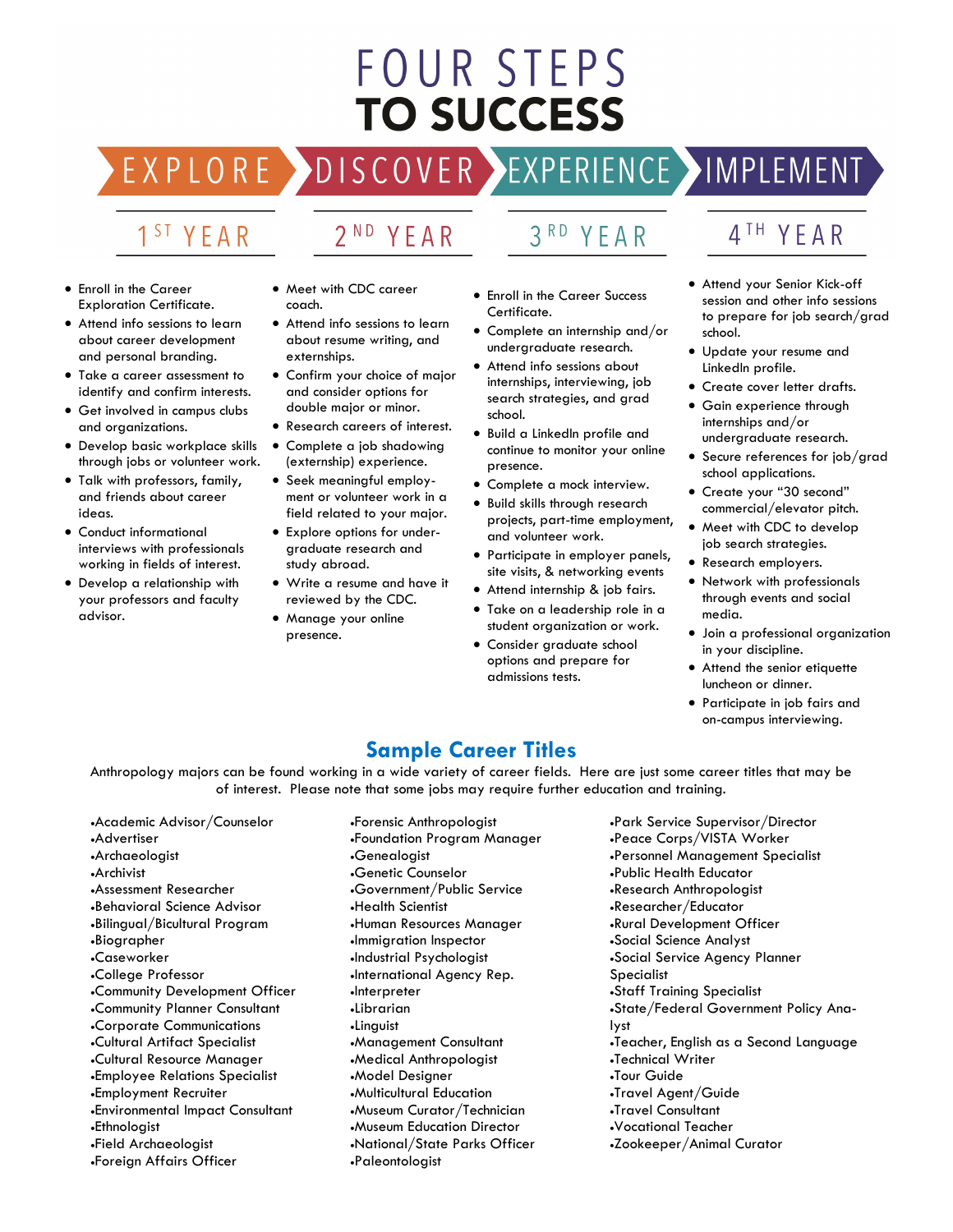### **Common Internship Sites and Employers**

Anthropology majors often find internships and employment in the following fields/industries.

- Business & Industry
- Colleges/Universities
- Hospitals
- Humanitarian Agencies
- International Organizations
- Museums
- Non-Profit Organizations
- Research Laboratories
- US Park Service
- Zoological Gardens

 Handshake is the primary online resource **help and shake** for preparing and connecting students and alumni with employers. **www.kutztown.edu/handshake**

### **Useful Websites for Anthropology Majors**

Whether you are researching related career fields, applying for internships or jobs, or planning to join a professional association, these websites are for you!

### **Industry/Employment Information**

Archeology Fieldwork www.archaeologyfieldwork.com

Archeology Magazine www.archaeology.org

Environmental Careers World Job Bank www.environmentaljobs.com

U. Penn Museum of Archeology & Anthropology www.penn.museum

Science Careers www.sciencecareers.org

ScienceJobs www.sciencejobs.com

Shovelbums www.shovelbums.org

Smithsonian http://anthropology.si.edu

LinkedIn Jobs www.linkedin.com/jobs

#### **Professional Associations**

American Academy of Forensic Science www.aafs.org

American Anthropological Association www.aaanet.org

American Association of Physical Anthropologists www.physanth.org

American Association for the Advancement of Science www.aaas.org

Archaeological Institute of America www.archaeological.org

Counsel for the Advancement of Science Writing www.casw.org

The National Academies www.nas.edu

National Association for the Practice of Anthropology http://practicinganthropology.org

Society for American Archaeology www.saa.org

Society for Applied Anthropology www.sfaa.net

#### **Related Area Employers**

Alice Paul Institute Allentown Art Museum Brandywine River Museum of Art Heritage Conservancy Historic Bethlehem Museums and Sites Kaleidoscope Family Solutions KidsPeace Kutztown Area Historical Society Kutztown Community Partnerships Pennsylvania German Cultural Heritage Center United Way of Berks County United Way of Greater Lehigh Valley